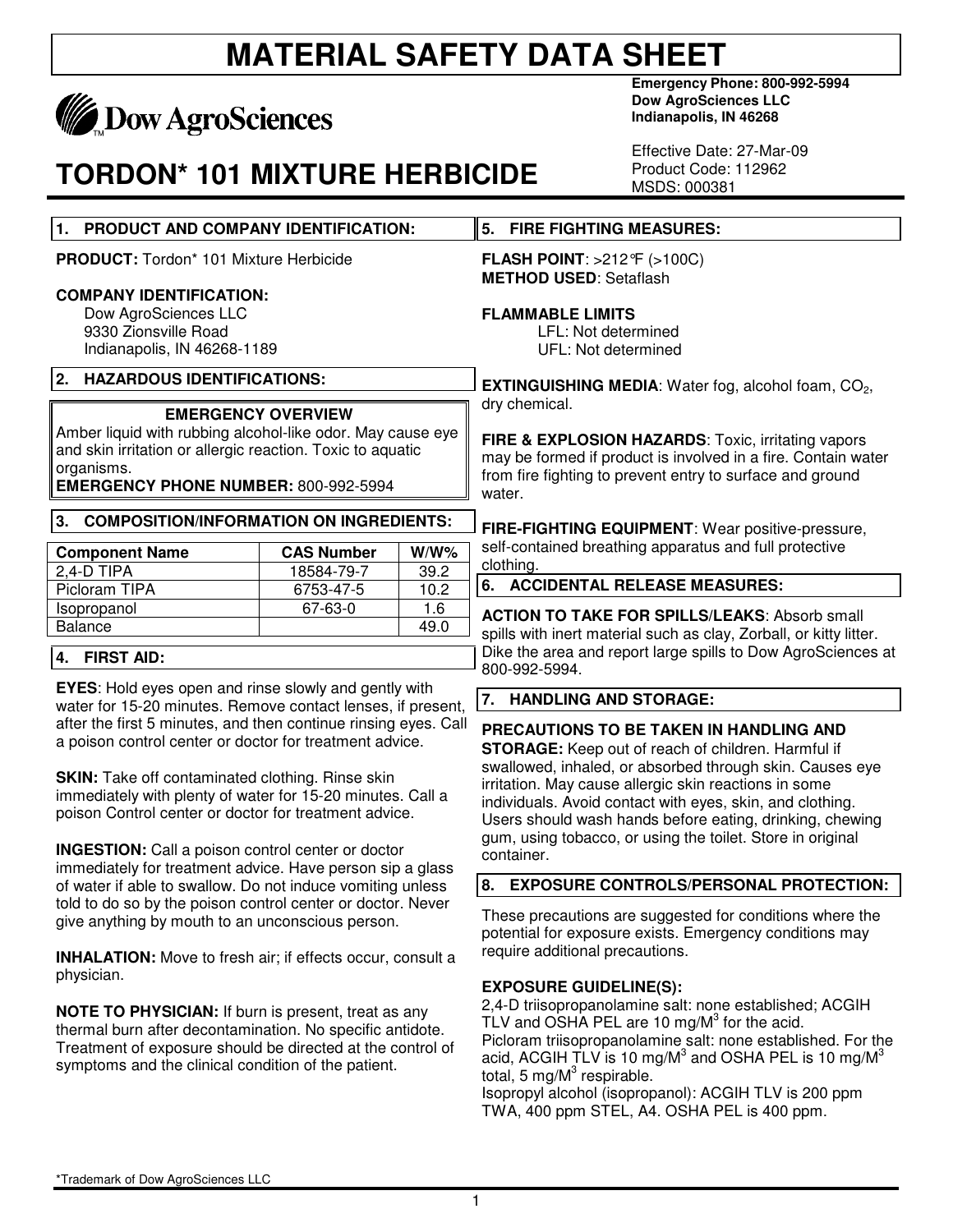

## **TORDON\* 101 MIXTURE HERBICIDE**

**ENGINEERING CONTROLS**: Provide general and/or local exhaust ventilation to control airborne levels below the exposure guideline.

#### **RECOMMENDATOINS FOR MANUFACTURING, COMMERCIAL BLENDING AND PACKAGING WORKERS:**

**RESPIRATORY PROTECTION**: Atmospheric levels should be maintained below the exposure guidelines.

**SKIN PROTECTION:** When prolonged or frequently repeated contact could occur, use chemically protective clothing resistant to this material. Selection of specific items such as faceshield, boots, gloves, apron, or full-body suit will depend on operation.

**EYE/FACE PROTECTION**: Use chemical goggles.

**APPLICATORS AND ALL OTHER HANDLERS:** Refer to the product label for personal protective clothing and equipment recommendations.

### **9. PHYSICAL AND CHEMICAL PROPERTIES:**

**BOILING POINT:** >180<sup>°</sup>F (82C) **VAPOR PRESSURE**: Approximately 32 mmHg @ 20C **DENSITY**:  $1.1492$  g/mL  $(0.01841$  lb/ft<sup>3</sup> $)$  @ 20C **SOLUBILITY IN WATER**: Miscible **SPECIFIC GRAVITY: 1.143 68/68<sup>°</sup>F, 20C APPEARANCE**: Amber liquid **ODOR**: Rubbing alcohol **VISCOSITY**: 37.3 cP @ 25.3C **pH:** 6.44 (10% sol in deionized water) @ 24C

## **10. STABILITY AND REACTIVITY:**

**STABILITY: (CONDITIONS TO AVOID)** Combustible. Keep away from heat, open flames and sparks.

**INCOMPATIBILITY: (SPECIFIC MATERIALS TO AVOID)** None under normal use conditions. Under abnormal conditions, avoid oxidizing materials and strong acids.

**HAZARDOUS DECOMPOSITION PRODUCTS:** Hydrogen chloride and nitrogen oxides may be formed if product is involved in fire.

**HAZARDOUS POLYMERIZATION**: Not known to occur.

**Emergency Phone: 800-992-5994 Dow AgroSciences LLC Indianapolis, IN 46268** 

Effective Date: 27-Mar-09 Product Code: 112962 MSDS: 000381

### **11. TOXICOLOGICAL INFORMATION:**

**POTENTIAL HEALTH EFFECTS:** This section includes possible adverse effects, which could occur if this material is not handled in the recommended manner.

**EYE**: May cause moderate eye irritation, which may be slow to heal. May cause slight corneal injury.

**SKIN:** Brief contact is essentially nonirritating to skin. Prolonged or repeated exposure may cause skin irritation with local redness. Based largely or completely on information for similar material(s), has caused allergic skin reactions when tested in guinea pigs. Prolonged skin contact is unlikely to result in absorption of harmful amounts. The  $LD_{50}$  for skin absorption in rabbits is  $>2000$ mg/kg.

**INGESTION:** Low toxicity if swallowed. The LD<sub>50</sub> for rats is 2598 mg/kg. Small amounts swallowed incidental to normal handling operations are not likely to cause injury; however, swallowing amounts larger than that may cause injury.

**INHALATION:** Prolonged exposure may cause adverse effects. Excessive exposure may cause irritation to upper respiratory tract (nose and throat).

**SYSTEMIC (OTHER TARGET ORGAN) EFFECTS:** In animals, effects have been reported on the following organs: central nervous system, gastrointestinal tract, kidney, liver

and muscular effects. Observations in animals include gastrointestinal effects and vomiting.

**CANCER INFORMATION:** Various animal cancer tests have shown no reliably positive association between 2,4-D exposure and cancer. Epidemiology studies on herbicide use have been both positive and negative with the majority being negative. Picloram acid did not cause cancer in laboratory animals.

**TERATOLOGY (BIRTH DEFECTS):** 2,4-Dichlorophenoxyacetic acid, triisopropanolamine salt has caused birth defects in laboratory animals only at doses toxic to the mother (severe maternal toxicity). Picloram, triisopropanolamine salt did not cause birth defects or any other fetal effects in laboratory animals, even at exposure levels having an adverse effect on the mother. Isopropanol has been toxic to the fetus in laboratory animals at doses toxic to the mother.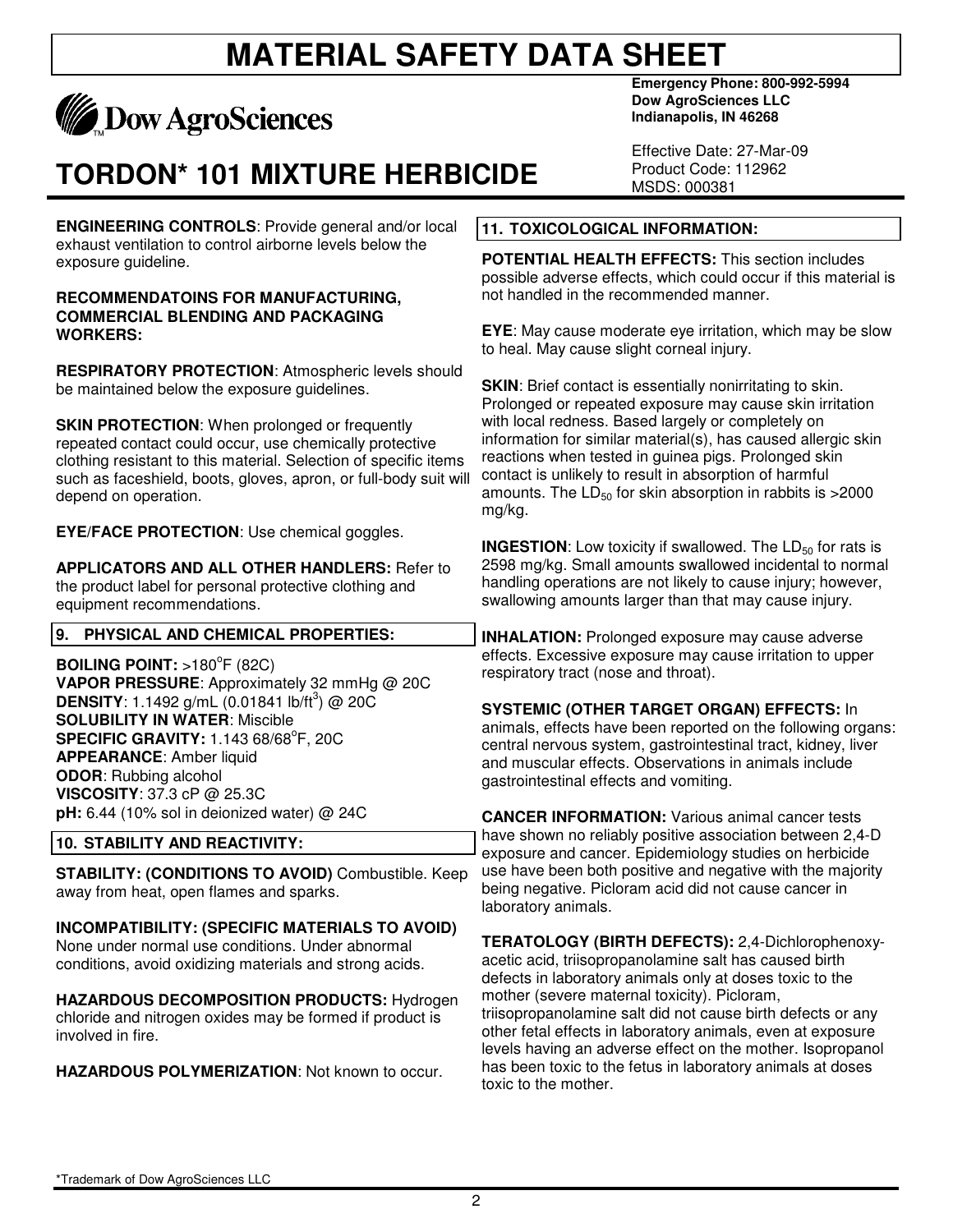

# **TORDON\* 101 MIXTURE HERBICIDE**

**REPRODUCTIVE EFFECTS**: Picloram acid did not interfere with reproduction in animal studies. Excessive dietary levels of 2,4-Dichlorophenoxyacetic acid have caused decreased weight and survival in offspring in a rat reproduction study.

**MUTAGENICITY:** For 2,4-D acid, in-vitro and animal genetic toxicity studies were predominantly negative. The preponderance of data shows picloram to be non-mutagenic in 'in-vitro' (test tube) tests and in animal test systems.

### **12. ECOLOGICAL INFORMATION:**

#### **ENVIRONMENTAL DATA:**

### **MOVEMENT & PARTITIONING:**

Based on information for picloram. Bioconcentration potential is moderate (BCF between 100 and 3000 or Log Pow between 3 and 5). Potential for mobility in soil is very high (Koc between 0 and 50).

### **DEGRADATION & PERSISTENCE**:

Based on information for picloram.

The atmospheric half-life is 12.21 days. The photolysis half-life in water is 2.3-9.58 days. Under aerobic soil conditions the half-life is 167-513 days.

### **ECOTOXICOLOGY:**

Material is slightly toxic to aquatic organisms on an acute basis ( $LC_{50}$  between 10 and 100 mg/L in most sensitive species).

Material is practically non-toxic to birds on a dietary basis  $(LC_{50}$  is  $>5000$  ppm).

#### **13. DISPOSAL CONSIDERATIONS:**

**DISPOSAL METHOD:** If wastes and/or containers cannot be disposed of according to the product label directions, disposal of this material must be in accordance with your local or area regulatory authorities. This information presented below only applies to the material as supplied. The identification based on characteristic(s) or listing may not apply if the material has been used or otherwise contaminated. It is the responsibility of the waste generator to determine the toxicity and physical properties of the material generated to determine the proper waste identification and disposal methods in compliance with applicable regulations. If the material as supplied becomes a waste, follow all applicable regional, national and local laws and regulations.

**Emergency Phone: 800-992-5994 Dow AgroSciences LLC Indianapolis, IN 46268** 

Effective Date: 27-Mar-09 Product Code: 112962 MSDS: 000381

#### **14. TRANSPORT INFORMATION:**

#### **U.S. DEPARTMENT OF TRANSPORTATION (DOT) INFORMATION:**

For shipments less than 30 gallons by all modes of transportation:

This material is not regulated for transport.

For shipments greater than or equal to 30 gallons by all modes of transportation: UN3082/ENVIRONMENTALL HAZARDOUS SUBSTANCES, LIQUID, N.O.S./(2,4-D SALTS)/9/PG III/RQ (2,4-D SALTS)

### **15. REGULATORY INFORMATION:**

**NOTICE:** The information herein is presented in good faith and believed to be accurate as of the effective date shown above. However, no warranty, express or implied, is given. Regulatory requirements are subject to change and may differ from one location to another; it is the buyer's responsibility to ensure that its activities comply with federal, state or provincial, and local laws. The following specific information is made for the purpose of complying with numerous federal, state or provincial, and local laws and regulations.

### **U.S. REGULATIONS**

**SARA 313 INFORMATION**: This product contains the following substances subject to the reporting requirements of Section 313 of Title III of the Superfund Amendments and Reauthorization Act of 1986 and 40 CFR Part 372:

| CHEMICAL NAME     | <b>CAS NUMBER</b> | <b>CONCENTRATION</b> |
|-------------------|-------------------|----------------------|
| Isopropyl Alcohol | 67-63-0           | 1.6%                 |

**SARA HAZARD CATEGORY**: This product has been reviewed according to the EPA "Hazard Categories" promulgated under Sections 311 and 312 of the Superfund Amendment and Reauthorization Act of 1986 (SARA Title III) and is considered, under applicable definitions, to meet the following categories:

An immediate health hazard A delayed health hazard A fire hazard

#### **TOXIC SUBSTANCES CONTROL ACT (TSCA)**: All

ingredients are on the TSCA inventory or are not required to be listed on the TSCA inventory.